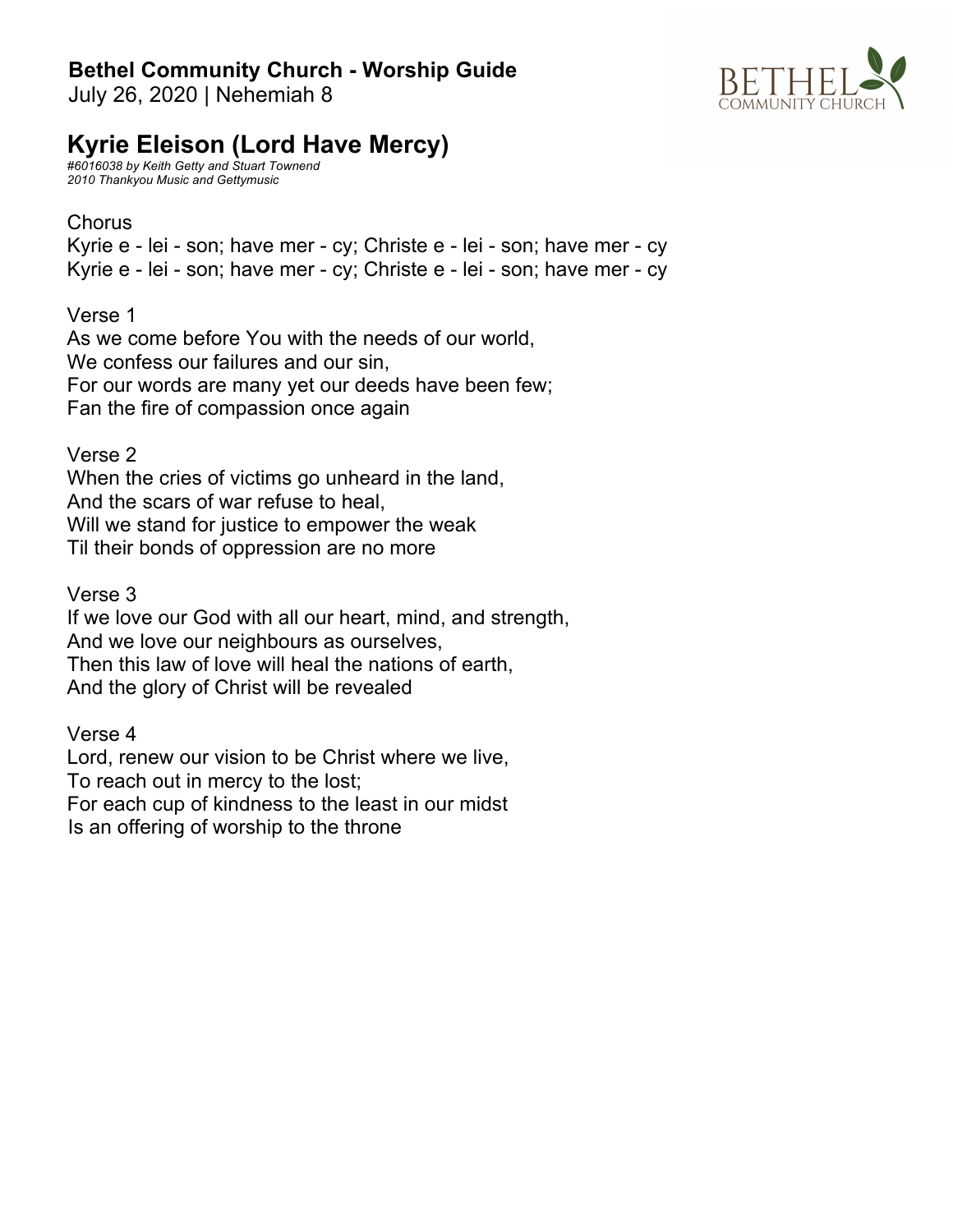### **Bethel Community Church - Worship Guide**

July 26, 2020 | Nehemiah 8

# **Come Thou Fount**

*#108389 by Robert Robinson and John Wyeth* / *Public Domain*

#### Verse 1

Come thou fount of every blessing, tune my heart to sing thy grace Streams of mercy never ceasing, call for songs of loudest praise Teach me some melodious sonnet, sung by flaming tongues above Praise the mount I'm fixed upon it, mount of thy redeeming love

#### Verse 2

Here I find my greatest treasure, hither by thy help I've come And I hope by thy good pleasure, safely to arrive at home Jesus sought me when a stranger, wandering from the fold of God He to rescue me from danger, bought me with his precious blood

#### Verse 3

O to grace how great a debtor, daily I'm constrained to be Let thy goodness like a fetter, bind my wandering heart to thee Prone to wander Lord I feel it, prone to leave the God I love Here's my heart O take and seal it, seal it for thy courts above

## **Reading from Psalm 116**

### **Lord I Need You**

*#5925687 by Daniel Carson, Matt Maher, Christy Nockels, Jesse Reeves, and Kristian Stanfill 2011 worshiptogether.com songs, sixsteps Music, Sweater Weather Music, Valley Of Songs Music, and Thankyou Music*

Lord I come, I confess, bowing here I find my rest Without You I fall apart; you're the one that guides my heart

**Chorus** 

Lord I need you, oh I need you, every hour I need you My one defence, my righteousness, oh God how I need you

Where sin runs deep your grace is more Where grace is found is where You are And where you are Lord I am free, holiness is Christ in me

Bridge So teach my song to rise to You When temptation comes my way And when I cannot stand I'll fall on You Jesus You're my hope and stay